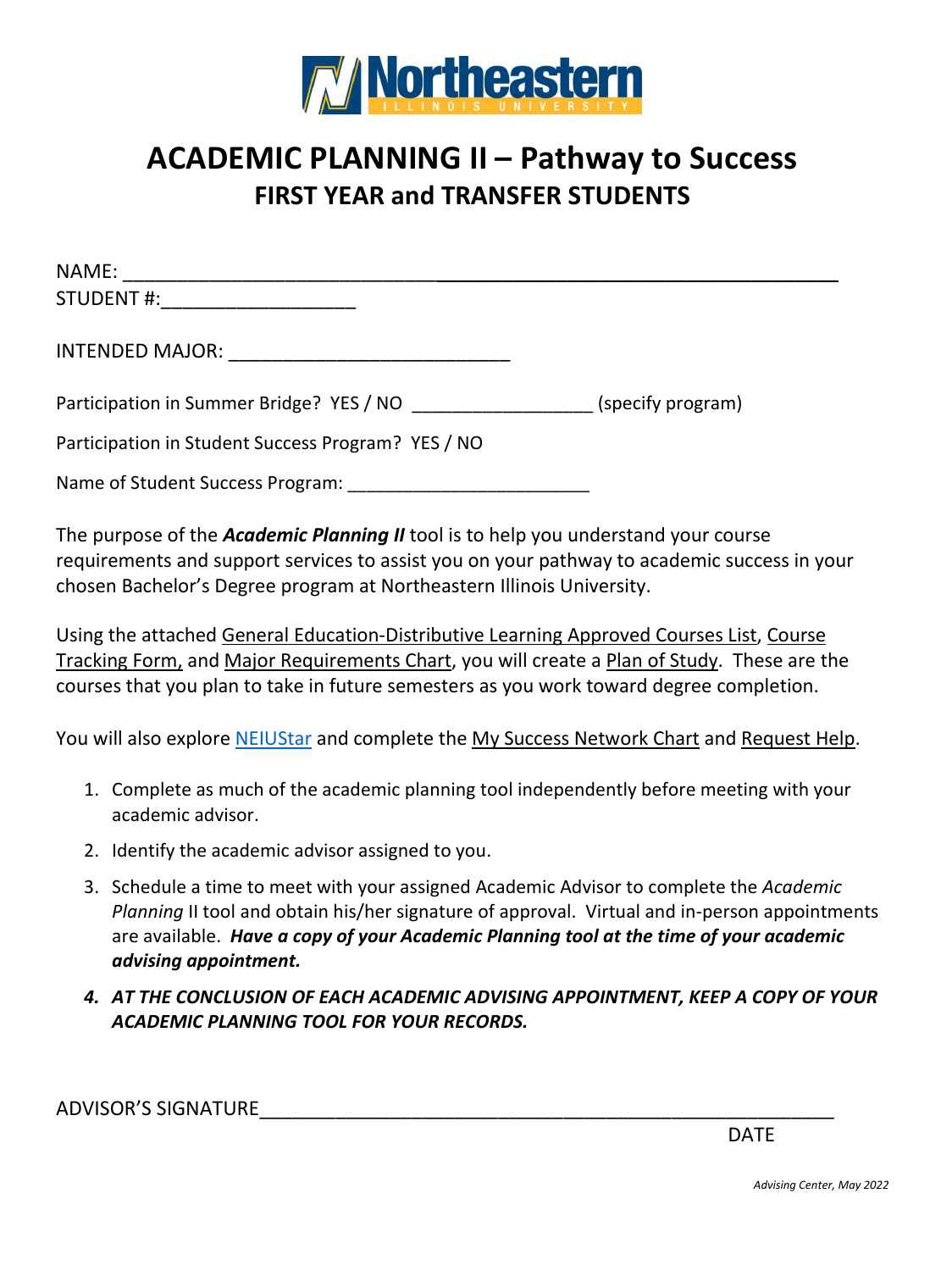### **General Education-Distributive Learning Approved Courses List**

### **The General Education-Distributive Learning Program requires a minimum of 33 credit hours of courses distributed among 4 areas.**

#### **Fine Arts**

Choose two courses (6 hours) from the following list. No more than ONE course from any<br>department may be used to complete the Fine Arts requirement. This includes transfer courses.<br>Please note: Dance is part of the Music D

| <b>ARTH-101</b> | Art in Society (formerly ART)                                               |
|-----------------|-----------------------------------------------------------------------------|
| ARTH-106        | Introduction to Art History I (formerly ART)                                |
| ART-109*        | FYE: Art, Architecture, and Urban Design in Chicago                         |
| ART-109B*       | FYE: ChicaGo Create: Graphic Design for Fun and Communication               |
| ART-170A        | Studio Experiences: Photography                                             |
| ART-170B        | <b>Studio Experiences: Painting</b>                                         |
| ART-170C        | Studio Experiences: Sculpture                                               |
| ART-170E        | Studio Experiences: Printmaking                                             |
| <b>ART-170F</b> | <b>Studio Experiences: Ceramics</b>                                         |
| ART-170G        | <b>Studio Experiences: Drawing</b>                                          |
| <b>ART-170H</b> | Studio Experiences: Graphic Design                                          |
| CMTM-109A*      | FYE: Chicago on Video: One Pixel At A Time                                  |
| <b>CMTM-160</b> | Introduction to Cinema                                                      |
| CMTT-109*       | FYE: Staging Chicago: Performances In, For, & About Chicago                 |
| <b>CMTT-130</b> | Introduction to Theatre                                                     |
| ELAD-109*       | FYE: School's Out: Chicago's Bouquet of Nontraditional Educational Programs |
| <b>MUS-101</b>  | The Musical Experience                                                      |
| <b>MUS-104</b>  | Music Concepts: An Introduction                                             |
| MUS-109*        | FYE: Chi-Tunes: Music in Chicago                                            |
| <b>DANC-101</b> | The Dance Experience: Introduction to the Art of Dance                      |
| DANC-109*       | FYE: Steppin' Out: Dance in Chicago                                         |
| <b>DANC-131</b> | Introduction to Spanish Dance                                               |
| <b>ZHON-191</b> | Honors Introduction to the Arts                                             |
|                 |                                                                             |

**Social/Behavioral Sciences**<br>Choose three courses (9 hours) from the following list. No more than TWO courses from any<br>department may be used to complete the Social/Behavioral Sciences requirement. This includes<br>transfer c

| AFAM-109*        | FYE: Exploring Africa in Chicago                                        |
|------------------|-------------------------------------------------------------------------|
| <b>AFAM-200</b>  | Introduction to African and African American Studies                    |
| ANTH-109D*       | FYE: Aliens, Curses, and the Chicago Cemetery: Explaining the Past      |
| ANTH-109E*       | FYE: Sweet Home Chicago: Identity and Culture in the Windy City         |
| <b>ANTH-201</b>  | Anthropology: Being Human (May be used for SB OR NS. Not both.)         |
| <b>ANTH-212</b>  | Introduction to Cultural Anthropology                                   |
| <b>ANTH-213</b>  | Introduction to Archaeology                                             |
| $CS-100$         | <b>Computers and Society</b>                                            |
| $CS-108$         | Computer Science For All                                                |
| $CS-109*$        | FYE: The Information Age: Its Impact on Chicago's Culture               |
| <b>ECON-100</b>  | <b>Financial Literacy</b>                                               |
| ECON-109*        | FYE: Money Matters: The Chicago Economy                                 |
| <b>ECON-215</b>  | Principles of Macroeconomics                                            |
| ECON-217         | Principles of Microeconomics                                            |
| EDFN-109*        | FYE: Schooling Chicago: Communities, Public Education and Change        |
| ELED-109*        | FYE: Building Chicago One Teacher At A Time                             |
| FINA-109*        | FYE: Financial Literacy and Making Smart Financial Decisions in Chicago |
| GES-104          | <b>World Geography</b>                                                  |
| GES-109A*        | FYE: Global Chicago                                                     |
| GES-109B*        | FYE: Humans and the Chicago Environment                                 |
| GES-150          | Introduction to Environmental Studies                                   |
| GS-201           | Introduction to Global Studies I                                        |
| HIST-109*        | FYE: History of Chicago                                                 |
| <b>HIST-111A</b> | World History: The Origins of the West, to 1500                         |
| <b>HIST-111B</b> | World History: The West and the World, 1500-Present                     |
| <b>HIST-111C</b> | World History: East Asia                                                |
| <b>HIST-111D</b> | World History: Latin America                                            |
| <b>HIST-111E</b> | World History: Africa                                                   |
| <b>HIST-111F</b> | World History: Islam                                                    |
| <b>HIST-112</b>  | World History Since 1500                                                |
| <b>HIST-214</b>  | United States History, 1607-1877                                        |
| <b>HIST-215</b>  | United States History, 1877-Present                                     |
| HSCI-109*        | FYE: Health and Wellness in Chicago                                     |
| JUST-101         | Introduction to Social Justice                                          |
|                  |                                                                         |
| JUST-109*        | FYE: Justice in Chicago                                                 |
| LLAS-101         | Introduction to Latino and Latin American Studies                       |
| LLAS-109*        | FYE: Art, Thought and Revolution in Chicago                             |
| PEMT-109B*       | FYE: Adventure in Chicago                                               |
| PSCI-109*        | FYE: Civic Engagement, Community, & Social Change in Chicago            |
| <b>PSCI-210</b>  | Introduction to Political Science                                       |
| <b>PSCI-216</b>  | American National Government                                            |
| <b>PSYC-100</b>  | Survey of Psychology                                                    |
| <b>PSYC-110</b>  | Life Span Development                                                   |
| SOC-100          | Introduction to Sociology                                               |
| SOC-104          | Schools and Society                                                     |
| SOC-105          | Social Inequalities and Social Change                                   |
| SOC-109A*        | FYE: Investigating Chicago: Immigration & Migration                     |
| SOC-205          | Contemporary Social Issues                                              |
| SPED-109A*       | FYE: Gusty Chicago: Explore Your Inner Rush                             |
| WGS-109A*        | FYE: Sex Lives in Chicago                                               |
| <b>WGS-210</b>   | Introduction to LGBTQ Studies                                           |
| <b>ZHON-193</b>  | Honors Introduction to the Social Sciences                              |
|                  |                                                                         |

#### **Natural Sciences**

Choose three courses (9 hours) from the following list. One course MUST have a lab component (NSL). No more than TWO courses from any department may be used to complete the Natural Sciences requirement. This includes transfer courses.

| ANTH-109B*       | FYE: Skeletons in Chicago's Closet                                |
|------------------|-------------------------------------------------------------------|
| <b>ANTH-201</b>  | Anthropology: Being Human (May be used for NS OR SB. Not both.)   |
| <b>ANTH-215</b>  | Human Origins and Adaptations                                     |
| <b>ANTH-282</b>  | Primates of the World                                             |
| <b>BIO-100</b>   | Introduction to Biology (Lab)                                     |
| BIO-104          | The Changing Natural Environment                                  |
| BIO-109A*        | FYE: Alien Invasions of Chicago (Lab)                             |
| BIO-199          | Topics in Teaching Middle School Biology (Lab) - MSTQE Restricted |
| BIO-201          | General Biology I (Lab)                                           |
| BIO-202          | General Biology II (Lab)                                          |
| BIOS-110         | Introduction to Biology for Educators (Lab) - MSTQE Restricted    |
| CHEM-103         | Chemistry and Society                                             |
| CHEM-108         | Chemistry Concepts for Educators (Lab) - MSTQE Restricted         |
| CHEM-109*        | FYE: One Hundred Years of Public Health in America                |
| CHEM-110         | Chemical Concepts (Lab)                                           |
| <b>ENVI-101</b>  | Introduction to Environmental Science (Lab)                       |
| ESCI-109*        | FYE: Chicago Rocks! Geology in the City                           |
| ESCI-109W*       | FYE: Chicago's Muddy Waters: Environmental Geology (Lab)          |
| ESCI-121         | Introduction to Earth Science (Lab)                               |
| ESCI-123         | <b>Environmental Geology</b>                                      |
| ESCI-211         | <b>Physical Geology</b>                                           |
| PEMT-109*        | FYE: Chicago Body Works                                           |
| PHYS-103         | The Universe: Past, Present, and Future                           |
| <b>PHYS-108</b>  | Physics Concepts for Educators (Lab) - MSTQE Restricted           |
| PHYS-110         | Physics in Everyday Life (Lab)                                    |
| <b>PHYS-206L</b> | University Physics With Lab I                                     |
| <b>PHYS-207L</b> | University Physics With Lab II                                    |
| <b>ZHON-194</b>  | Honors Introduction to the Sciences                               |

#### **Humanities**

Choose three courses (9 hours) from the following list. No more than TWO courses from any department may be used to complete the Humanities requirement. This includes transfer courses. PLEASE NOTE: No more than two foreign language courses may be used to fulfill this requirement.

| ARAB-101        | Arabic I                                                                  |
|-----------------|---------------------------------------------------------------------------|
| ARAB-102        | Arabic II                                                                 |
| <b>ARAB-203</b> | Arabic III                                                                |
| ARAM-101        | Aramaic Language I                                                        |
| ARAM-102        | Aramaic Language I                                                        |
| BLAW-109*       | FYE: Professionalism, Ethics, Law and Chicago Scandals                    |
| CHIN-101        | Chinese I                                                                 |
| CHIN-102        | Chinese II                                                                |
| <b>CHIN-201</b> | Chinese III                                                               |
| <b>CHIN-202</b> | Chinese IV                                                                |
| <b>CMTC-100</b> | Introduction to Communication                                             |
| ENGL-109A*      | FYE: Chicago's Literary Diversity: Reading the Neighborhoods              |
|                 |                                                                           |
| ENGL-109B*      | FYE: Reading and Writing the Literary and Political Landscapes of Chicago |
| ENGL-109C*      | FYE: Drama and Diversity in Chicago                                       |
| ENGL-109D*      | FYE: Windy City Words: Ethnolinguistic Chicago                            |
| ENGL-109E*      | FYE: Your Chicago: Write On!                                              |
| <b>ENGL-201</b> | The World of Poetry                                                       |
| <b>ENGL-202</b> | The World of Drama                                                        |
| <b>ENGL-203</b> | The World of Fiction                                                      |
| ENGL-203A       | The World of Creative Nonfiction                                          |
| <b>ENGL-205</b> | Literatures and Literacies                                                |
| <b>ENGL-206</b> | The Bible as Literature                                                   |
| ENGL-209A       | Red Scare: Literature of the McCarthy Era                                 |
| <b>FREN-101</b> | Beginning French I                                                        |
| <b>FREN-102</b> | <b>Beginning French II</b>                                                |
| <b>FREN-201</b> | Intermediate French I                                                     |
| <b>ITAL-101</b> | Italian I                                                                 |
| <b>ITAL-102</b> | Italian II                                                                |
| <b>ITAL-103</b> | Italian III                                                               |
| JPN-101         | Japanese I                                                                |
| JPN-102         | Japanese II                                                               |
| JPN-103         | Japanese III                                                              |
| JPN-104         | Japanese IV                                                               |
| <b>KOR-101</b>  | Korean I                                                                  |
| KOR-102         | Korean II                                                                 |
| KOR-103         | Korean III                                                                |
| $LING-109*$     | FYE: Language and Diversity in Chicago                                    |
| LING-110        | Lexicology: The Study of Words                                            |
| LING-120        | Language and Human Behavior                                               |
| PHIL-101        | Argument and Reasoning                                                    |
| PHIL-102        | Introduction to Philosophy                                                |
| PHIL-213        | Ethics                                                                    |
| <b>PHIL-250</b> | Ethics in Science and Research                                            |
| POL-101         | Polish I                                                                  |
| POL-102         | Polish II                                                                 |
| POL-103         | Polish III                                                                |
|                 |                                                                           |
| PORT-101        | Portuguese I                                                              |
| <b>PORT-102</b> | Portuguese II                                                             |
| <b>PORT-103</b> | Portuguese III                                                            |
| SPAN-101        | Beginning Spanish I                                                       |
| SPAN-102        | Spanish II                                                                |
| SPAN-109*       | FYE: Chicago's Latina/o Cultures                                          |
| SPAN-201        | Intermediate Spanish I                                                    |
| SPAN-211        | Spanish for Spanish Speakers II                                           |
| <b>SWAH-101</b> | Swahili I                                                                 |
| <b>SWAH-102</b> | Swahili II                                                                |
| TESL-109A*      | FYE: Chicago Speaks: Helping Immigrants Communicate                       |
| <b>WGS-101</b>  | Women's Perspectives and Values                                           |
| ZHON-192        | Honors Introduction to the Humanities                                     |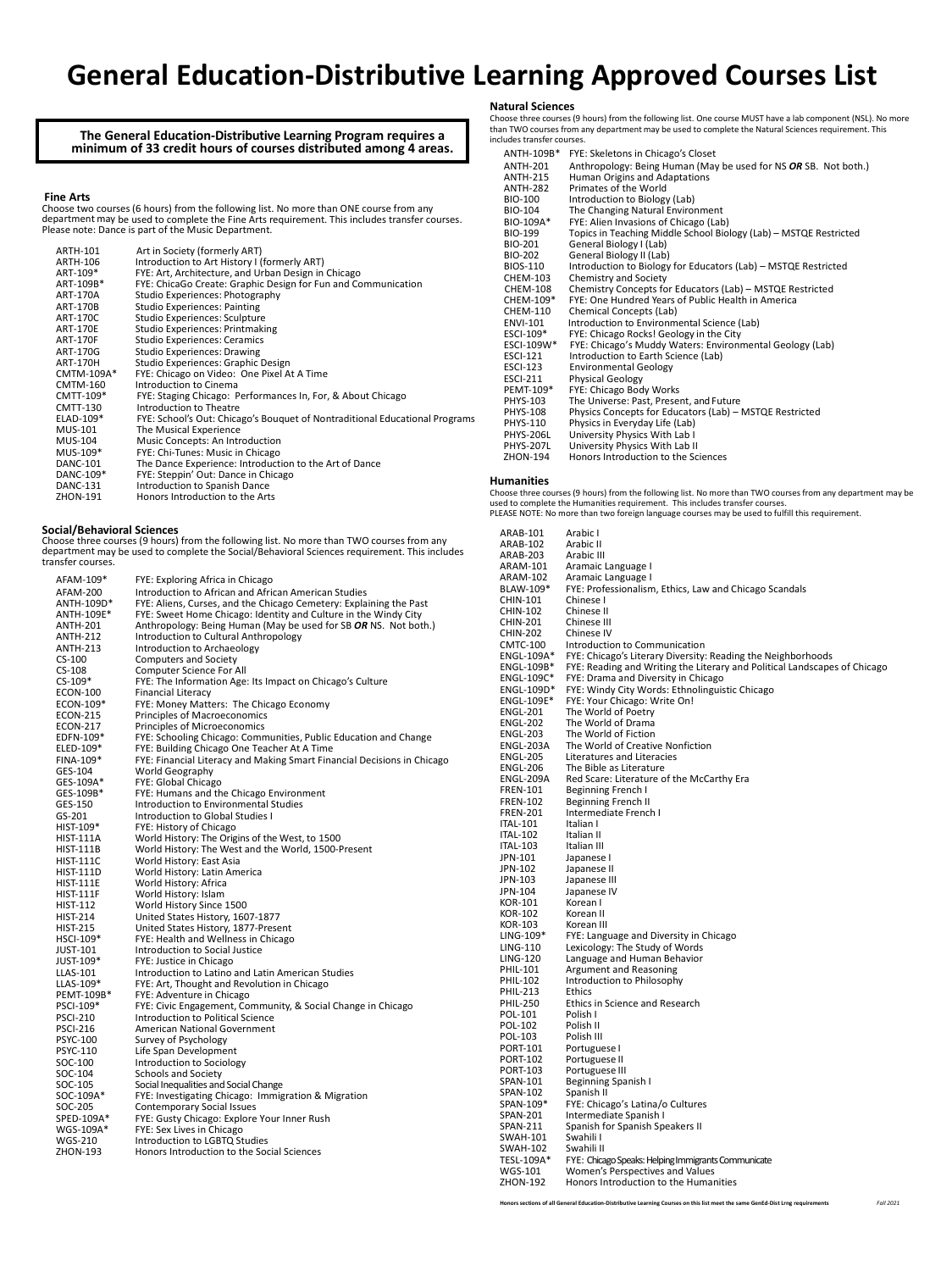**Name:**  $\blacksquare$ 

**NEIU ID: \_\_\_\_\_\_\_\_\_\_\_\_\_\_\_\_\_\_\_\_**

# **Course Tracking Form**

#### **Directions:** *Complete the Course Tracking Form*.

- 1. Place a checkmark  $\checkmark$  next to the Writing, Math, and Reading courses, following your placement exam.
- 2. Then, check the box  $\checkmark$  for the Writing, Math, and Reading courses that you will take in future semesters, if any.
- 3. Using the [General Education-Distributive Learning Approved Courses List,](https://www.neiu.edu/general-education-distributive-learning-requirements) write the department abbreviation and course number of the Gen Ed-Dist. Learning course(s) you are currently taking this semester in the appropriate area(s) (Example: MUS 101 under Fine Arts). Do the same for any previous semester courses, AP credits, or transfer courses you may have taken.
- 4. Write the department abbreviation and course number of the Gen Ed-Dist. Learning courses you plan to take in future semesters in the appropriate area(s) (Example: CHEM 103 under Natural Sciences).

### **WRITING COURSES**

| <b>ESL 108</b> | $\mathbf{L}$ | ELP 097* or ELP 098* $\Box$ |              |
|----------------|--------------|-----------------------------|--------------|
| ELP $095*$     | $\Box$       | ENGL 101                    | $\mathbf{L}$ |
| ELP $0.96*$    | $\Box$       | ENGL 102**                  | П            |

*\*These courses do not count towards graduation credit. \*\*ENGL 102 may be optional, depending on the major.*

### **MATH COURSES**

| MATH 090*         |                | <b>MATH 097*</b>                   | П |
|-------------------|----------------|------------------------------------|---|
| MATH 091*         | $\blacksquare$ | MATH 011A (and 011B)*              | □ |
| MATH 092*         | -11            | MATH 048A (and 048B) $*$ $\square$ |   |
| MATH 092C* $\Box$ |                |                                    |   |

*\*These courses do not count towards graduation credit.*

#### *Select a college-level Math course from the list below^:*

| MATH 101A (and 101B) (Basic Math Reasoning)         |     |
|-----------------------------------------------------|-----|
| MATH 111A (and 111B) (Stretch: Stats in Daily Life) | □   |
| MATH 112 (Statistics in Daily Life)                 |     |
| MATH 113 (Quantitative Reasoning)                   |     |
| MATH 148A (and 148B) (Stretch: Math Elem Tchrs)     | ப   |
| MATH 149 (Math for Elementary Tchrs I)              | ΙI  |
| MATH 163 (Elem Functions for Business)              | ΙI  |
| MATH 173 (College Algebra)                          | ΙI  |
| MATH 173C (College Algebra Express II)              | l I |
| MATH 175 (Trigonometry)                             | ΙI  |
| PSYC 302 (Stats and Research Methods II)            |     |
| SOC 339 (Introduction to Social Statistics)         |     |
|                                                     |     |

*^Note: Some additional college-level Math courses include MATH 150 (Math for Elementary Tchrs II), MATH 165 (Finite Math), MATH 185 (Precalculus), and MATH 187 (Calculus I).*

### **READING COURSES**

| <b>READ 096*</b> | П            |
|------------------|--------------|
| <b>READ 097*</b> | LΙ           |
| READ 117         | $\mathbf{L}$ |

*\*These courses do not count towards graduation credit.*

**General Education-Dist. Learning Requirements**

\_\_\_\_\_\_\_\_\_\_\_\_\_\_\_\_\_\_\_\_\_\_\_\_\_\_\_\_\_\_\_\_\_\_\_\_\_\_\_\_\_\_\_\_\_\_\_\_\_\_\_\_\_\_\_\_\_\_\_\_\_\_\_\_\_\_\_\_\_\_\_\_\_\_\_\_\_\_\_\_\_\_\_\_\_\_

\_\_\_\_\_\_\_\_\_\_\_\_\_\_\_\_\_\_\_\_\_\_\_\_\_\_\_\_\_\_\_\_\_\_\_\_\_\_\_\_\_\_\_\_\_\_\_\_\_\_\_\_\_\_\_\_\_\_\_\_\_\_\_\_\_\_\_\_\_\_\_\_\_\_\_\_\_\_\_\_\_\_\_\_\_\_

\_\_\_\_\_\_\_\_\_\_\_\_\_\_\_\_\_\_\_\_\_\_\_\_\_\_\_\_\_\_\_\_\_\_\_\_\_\_\_\_\_\_\_\_\_\_\_\_\_\_\_\_\_\_\_\_\_\_\_\_\_\_\_\_\_\_\_\_\_\_\_\_\_\_\_\_\_\_\_\_\_\_\_\_\_\_

\_\_\_\_\_\_\_\_\_\_\_\_\_\_\_\_\_\_\_\_\_\_\_\_\_\_\_\_\_\_\_\_\_\_\_\_\_\_\_\_\_\_\_\_\_\_\_\_\_\_\_\_\_\_\_\_\_\_\_\_\_\_\_\_\_\_\_\_\_\_\_\_\_\_\_\_\_\_\_\_\_\_\_\_\_\_

\_\_\_\_\_\_\_\_\_\_\_\_\_\_\_\_\_\_\_\_\_\_\_\_\_\_\_\_\_\_\_\_\_\_\_\_\_\_\_\_\_\_\_\_\_\_\_\_\_\_\_\_\_\_\_\_\_\_\_\_\_\_\_\_\_\_\_\_\_\_\_\_\_\_\_\_\_\_\_\_\_\_\_\_\_\_

\_\_\_\_\_\_\_\_\_\_\_\_\_\_\_\_\_\_\_\_\_\_\_\_\_\_\_\_\_\_\_\_\_\_\_\_\_\_\_\_\_\_\_\_\_\_\_\_\_\_\_\_\_\_\_\_\_\_\_\_\_\_\_\_\_\_\_\_\_\_\_\_\_\_\_\_\_\_\_\_\_\_\_\_\_\_

\_\_\_\_\_\_\_\_\_\_\_\_\_\_\_\_\_\_\_\_\_\_\_\_\_\_\_\_\_\_\_\_\_\_\_\_\_\_\_\_\_\_\_\_\_\_\_\_\_\_\_\_\_\_\_\_\_\_\_\_\_\_\_\_\_\_\_\_\_\_\_\_\_\_\_\_\_\_\_\_\_\_\_\_\_\_

\_\_\_\_\_\_\_\_\_\_\_\_\_\_\_\_\_\_\_\_\_\_\_\_\_\_\_\_\_\_\_\_\_\_\_\_\_\_\_\_\_\_\_\_\_\_\_\_\_\_\_\_\_\_\_\_\_\_\_\_\_\_\_\_\_\_\_\_\_\_\_\_\_\_\_\_\_\_\_\_\_\_\_\_\_\_

\_\_\_\_\_\_\_\_\_\_\_\_\_\_\_\_\_\_\_\_\_\_\_\_\_\_\_\_\_\_\_\_\_\_\_\_\_\_\_\_\_\_\_\_\_\_\_\_\_\_\_\_\_\_\_\_\_\_\_\_\_\_\_\_\_\_\_\_\_\_\_\_\_\_\_\_\_\_\_\_\_\_\_\_\_\_

### **Fine Arts: 2 courses (6 cr. hrs.)**

**Humanities: 3 courses (9 cr. hrs.)**

**Social/Behavioral Sciences: 3 courses (9 cr. hrs.)**

#### **Natural Sciences: 3 courses (9 cr. hrs.)**

 $\mathsf{LAB}:\mathsf{CLA}\to\mathsf{CLA}\to\mathsf{CLA}\to\mathsf{CLA}\to\mathsf{CLA}\to\mathsf{CLA}\to\mathsf{CLA}\to\mathsf{CLA}\to\mathsf{CLA}\to\mathsf{CLA}\to\mathsf{CLA}\to\mathsf{CLA}\to\mathsf{CLA}\to\mathsf{CLA}\to\mathsf{CLA}\to\mathsf{CLA}\to\mathsf{CLA}\to\mathsf{CLA}\to\mathsf{CLA}\to\mathsf{CLA}\to\mathsf{CLA}\to\mathsf{CLA}\to\mathsf{CLA}\to\mathsf{CLA}\to\mathsf{CLA}\to\mathsf{CLA}\to\mathsf{CLA$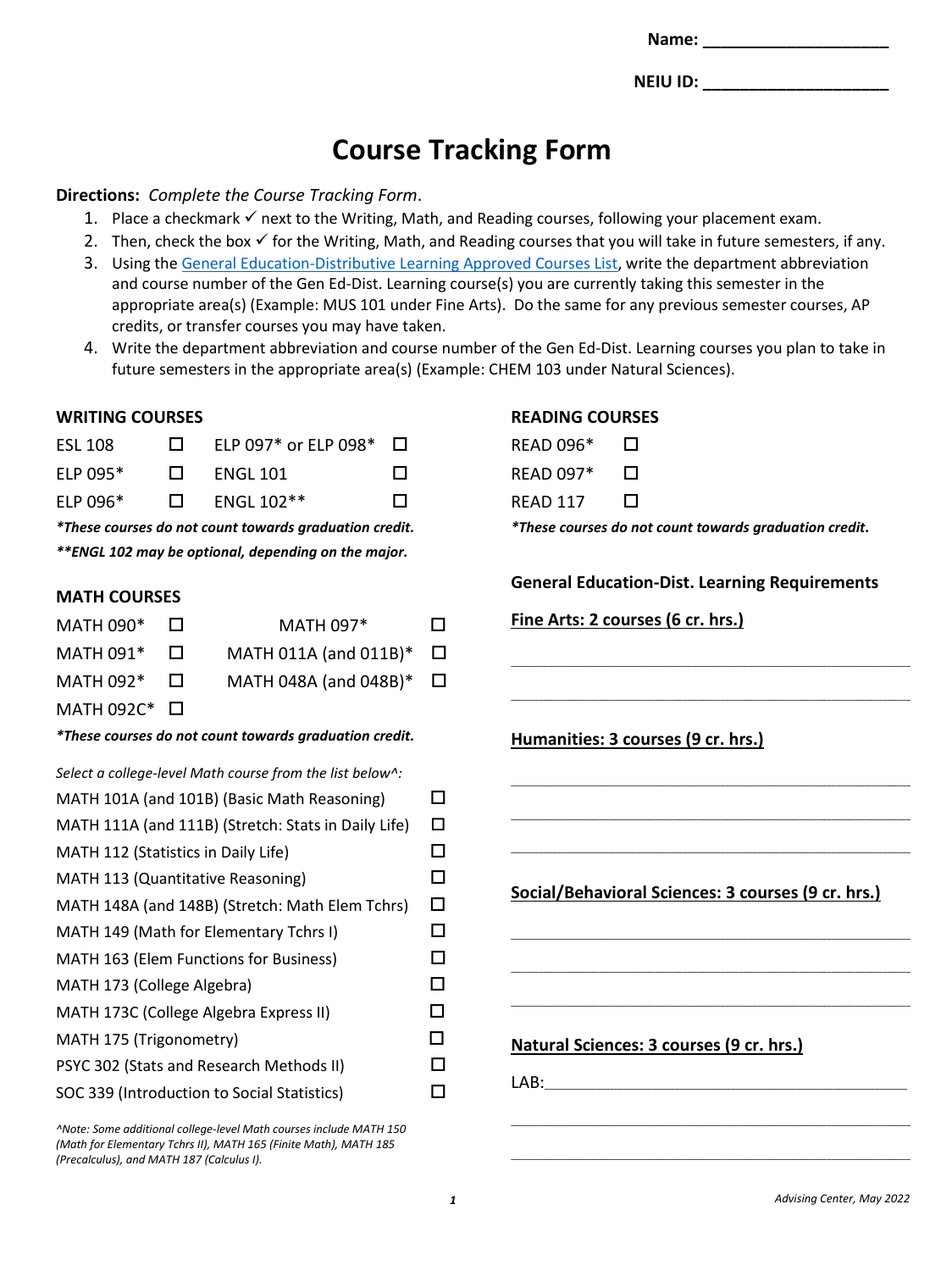| Name: |
|-------|
|-------|

## **Major Requirements Chart**

The three undergraduate colleges at NEIU are the: (1) College of Arts and Sciences; (2) College of Business and Technology; and (3) Daniel L. Goodwin College of Education.

**Directions:** *Using NEIU's Academic Catalog, complete the following Major Requirements Chart. Complete steps 1-2 and answer the 2 questions at the bottom of the page.*

- 1. Locate NEIU's most recent [Academic Catalog online.](https://catalog.neiu.edu/)
	- a. Go to the NEIU homepage.
	- b. Place your cursor over the word ACADEMICS.
	- c. Click on ACADEMIC CATALOG (in the RESOURCES column).
	- d. Click on the most recent ACADEMIC CATALOG link.
	- e. Click on the College that offers your major.
	- f. Click on the link for your particular major.
- 2. List any four courses required of your major. Write the department abbreviation and course number for each course. Example: JUST 101.

|    | <b>Required Courses</b> |
|----|-------------------------|
|    |                         |
| 2. |                         |
| 3. |                         |
|    |                         |

### **Answer the following questions:**

- 1. My major is housed in the College of:
- 2. How do I declare my major?

Declared Major: \_\_\_\_\_\_\_\_\_\_\_\_\_\_\_\_\_\_\_\_\_\_\_\_ Declared Minor (if applicable): \_\_\_\_\_\_\_\_\_\_\_\_\_\_\_\_\_\_\_\_\_\_\_\_

Academic Advisor

DATE

\_\_\_\_\_\_\_\_\_\_\_\_\_\_\_\_\_\_\_\_\_\_\_\_\_\_\_\_\_\_\_\_\_\_\_\_\_\_\_\_\_\_\_\_\_\_\_\_\_\_\_\_\_\_\_\_\_\_\_\_\_\_\_\_\_\_\_\_\_\_\_\_\_\_\_\_\_\_\_\_\_\_\_\_

\_\_\_\_\_\_\_\_\_\_\_\_\_\_\_\_\_\_\_\_\_\_\_\_\_\_\_\_\_\_\_\_\_\_\_\_\_\_\_\_\_\_\_\_\_\_\_\_\_\_\_\_\_\_\_\_\_\_\_\_\_\_\_\_\_\_\_\_\_\_\_\_\_\_\_\_\_\_\_\_\_\_\_\_

\_\_\_\_\_\_\_\_\_\_\_\_\_\_\_\_\_\_\_\_\_\_\_\_\_\_\_\_\_\_\_\_\_\_\_\_\_\_\_\_\_\_\_\_\_\_\_\_\_\_\_\_\_\_\_\_\_\_\_\_\_\_\_\_\_\_\_\_\_\_\_\_\_\_\_\_\_\_\_\_\_\_\_\_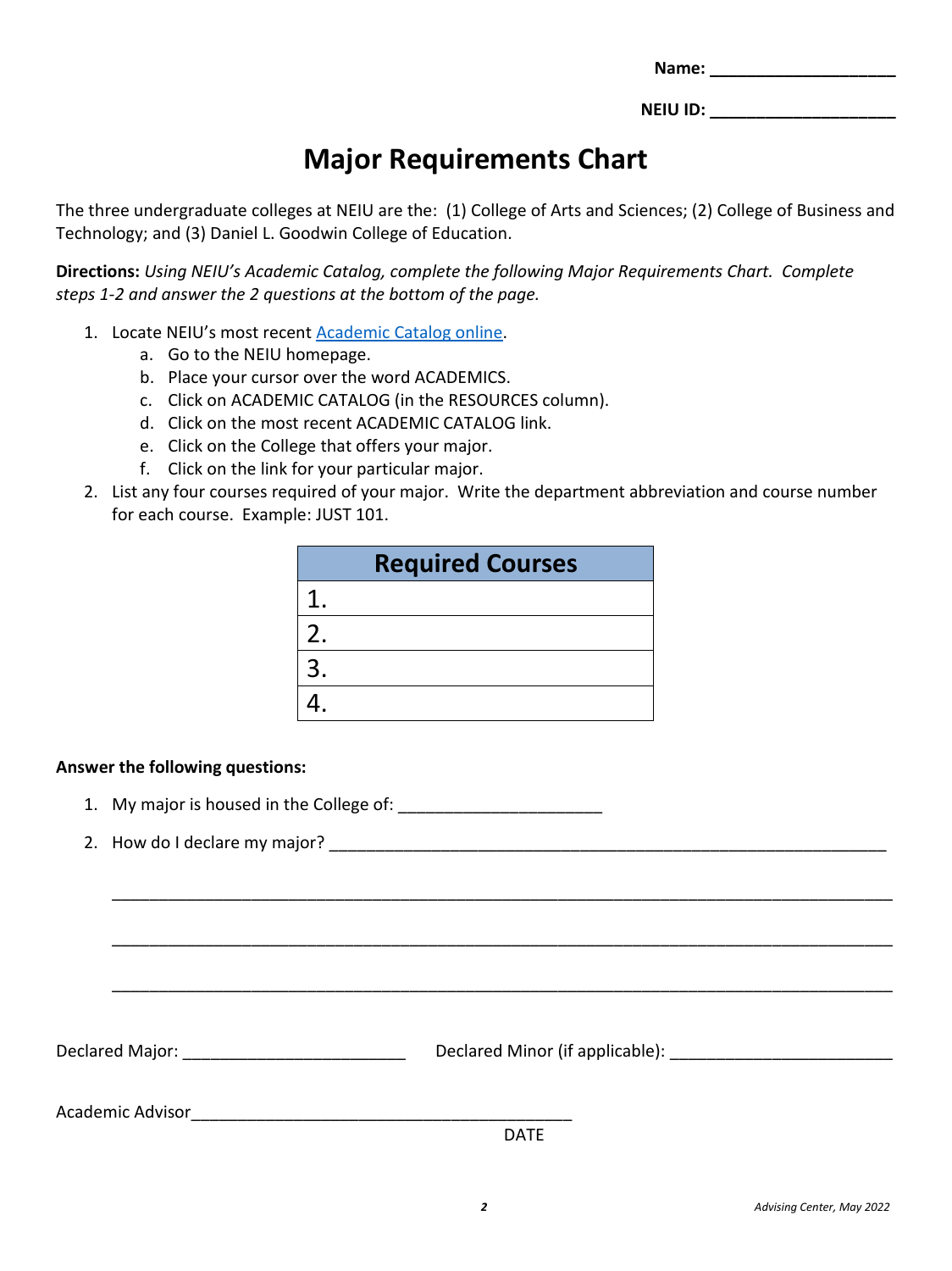| Name: |  |
|-------|--|
|       |  |

# **Plan of Study**

**Directions:** *Using the attached Course Tracking Form and Major Requirements Chart, complete the following Plan of Study. Complete steps 1-4 and answer the 3 questions at the bottom of the next page.* 

- 1. If you took courses in a previous semester and/or if you transferred courses or AP credits into NEIU, list them in the first column (under YEAR 1). Write the department abbreviation and course number for each course (Example: SOC 100).
- 2. In the column associated with this semester, write the courses you are currently enrolled in.
- 3. Plan out your future semesters at NEIU. Write at least four courses (12 or more credit hours) each semester in order to be a full-time student. Include courses in the Summer semester if interested.
	- a. List all Writing, Math, and Reading courses you need to take. These are the courses marked with a  $\checkmark$  on your Course Tracking Form.
	- b. List the General Education-Distributive Learning courses you have chosen and listed on the Course Tracking Form.
	- c. If prerequisites are satisfied, list initial courses required of your major. These are the courses listed on the Major Requirements Chart.
- 4. Most courses at NEIU are 3 credit hours each. Total your **Enrolled Hours** (ALL courses) and **Earned Hours** (do not include developmental courses) at the bottom of each column.

| YEAR 1/Freshman           | Fall<br>(yr.)          | <b>Spring</b><br>(vr.) | (yr.)<br><b>Summer</b> |
|---------------------------|------------------------|------------------------|------------------------|
| Prior Courses/Transfer/AP | 1.                     |                        | 1.                     |
|                           |                        |                        | 2.                     |
|                           | 3.                     | 3.                     | 3.                     |
|                           | 4.                     | 4.                     | 4.                     |
|                           | 5.                     | 5.                     |                        |
|                           | 6.                     | 6.                     |                        |
| <b>Enrolled Hours:</b>    | <b>Enrolled Hours:</b> | <b>Enrolled Hours:</b> | <b>Enrolled Hours:</b> |
| Earned Hours:             | Earned Hours:          | Earned Hours:          | Earned Hours:          |

| YEAR 2/Sophomore | Fall<br>(yr.)                           | <b>Spring</b><br>(yr.)                  | <b>Summer</b><br>(yr._                         |
|------------------|-----------------------------------------|-----------------------------------------|------------------------------------------------|
|                  |                                         | 1.                                      | 1.                                             |
|                  | 2.                                      | 2.                                      | 2.                                             |
|                  | 3.                                      | 3.                                      | 3.                                             |
|                  | 4.                                      | 4.                                      | 4.                                             |
|                  | 5.                                      | 5.                                      |                                                |
|                  | 6.                                      | 6.                                      |                                                |
|                  | <b>Enrolled Hours:</b><br>Earned Hours: | <b>Enrolled Hours:</b><br>Earned Hours: | <b>Enrolled Hours:</b><br><b>Earned Hours:</b> |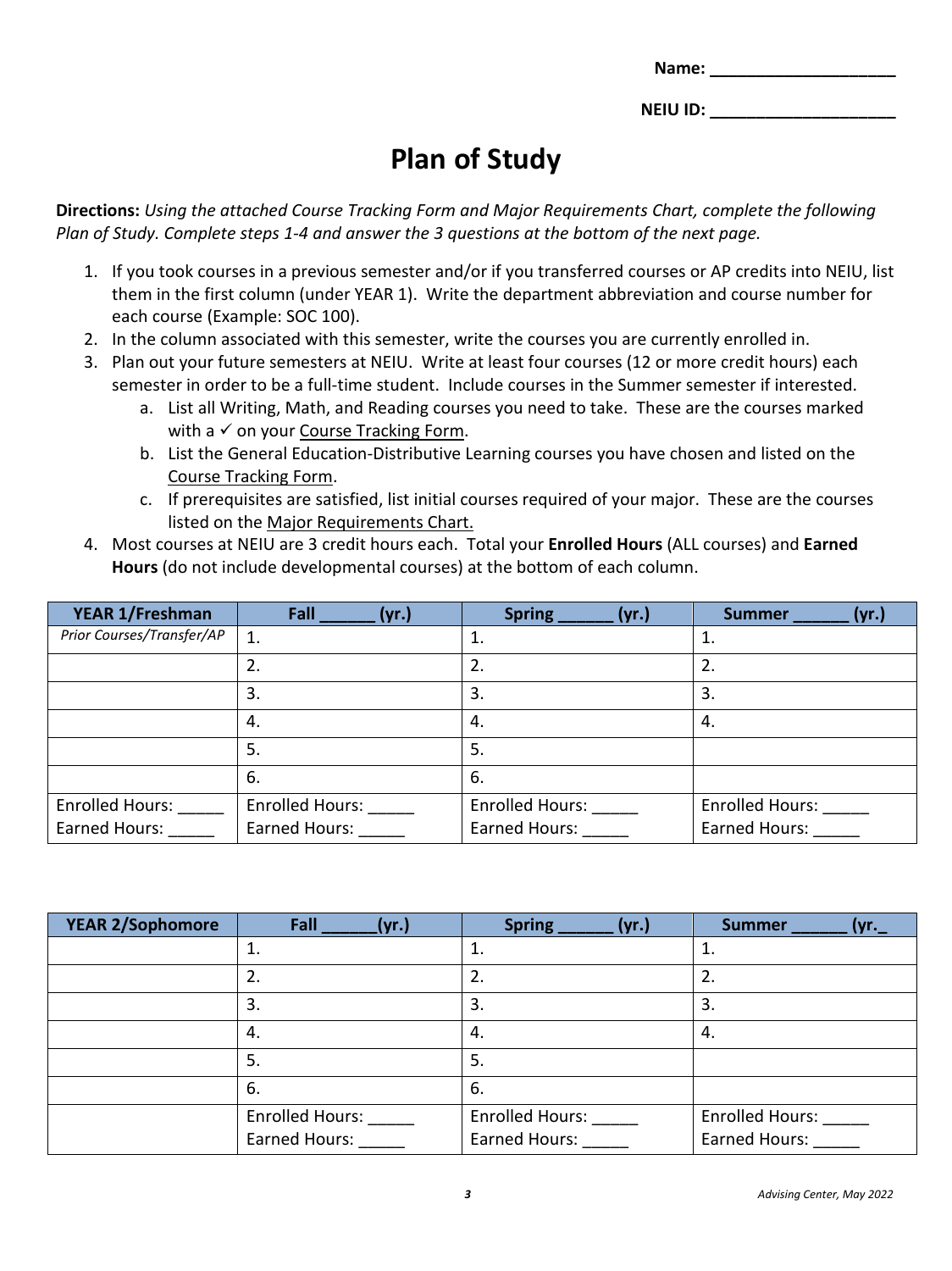### **Plan of Study Continued…**

| <b>YEAR 3/Junior</b> | Fall<br>(yr.)                                  | <b>Spring</b><br>(yr.)                  | (yr.)<br><b>Summer</b>                         |
|----------------------|------------------------------------------------|-----------------------------------------|------------------------------------------------|
|                      | ı.                                             |                                         | 1.                                             |
|                      | 2.                                             | 2.                                      | 2.                                             |
|                      | 3.                                             | 3.                                      | 3.                                             |
|                      | 4.                                             | -4.                                     | 4.                                             |
|                      | 5.                                             | .5                                      |                                                |
|                      | 6.                                             | 6.                                      |                                                |
|                      | <b>Enrolled Hours:</b><br><b>Earned Hours:</b> | <b>Enrolled Hours:</b><br>Earned Hours: | <b>Enrolled Hours:</b><br><b>Earned Hours:</b> |

| <b>YEAR 4/Senior</b> | Fall<br>(yr.)                           | <b>Spring</b><br>(vr.)                  | <b>Summer</b><br>(vr.)                         |
|----------------------|-----------------------------------------|-----------------------------------------|------------------------------------------------|
|                      | 1.                                      | 1.                                      | 1.                                             |
|                      | 2.                                      | 2.                                      | 2.                                             |
|                      | 3.                                      | 3.                                      | 3.                                             |
|                      | 4.                                      | -4.                                     | 4.                                             |
|                      | 5.                                      | 5.                                      |                                                |
|                      | 6.                                      | 6.                                      |                                                |
|                      | Enrolled Hours:<br><b>Earned Hours:</b> | <b>Enrolled Hours:</b><br>Earned Hours: | <b>Enrolled Hours:</b><br><b>Earned Hours:</b> |

| <b>YEAR 5</b> | Fall<br>(yr.)                           | <b>Spring</b><br>(vr.)                  | (vr.)<br><b>Summer</b>                  |
|---------------|-----------------------------------------|-----------------------------------------|-----------------------------------------|
|               | 1.                                      | 1.                                      | 1.                                      |
|               | 2.                                      | 2.                                      | 2.                                      |
|               | 3.                                      | 3.                                      | 3.                                      |
|               | 4.                                      | 4.                                      | 4.                                      |
|               | 5.                                      | 5.                                      |                                         |
|               | 6.                                      | 6.                                      |                                         |
|               | <b>Enrolled Hours:</b><br>Earned Hours: | <b>Enrolled Hours:</b><br>Earned Hours: | <b>Enrolled Hours:</b><br>Earned Hours: |

#### **Answer the following questions:**

- 1. The minimum number of credit hours required to earn a Bachelor's Degree from NEIU is: \_\_\_\_\_\_\_\_\_\_
- 2. According to your Plan, your total **Earned Hours** by the end of 2 years will be: \_\_\_\_\_\_\_\_\_\_\_
- 3. Are you on track to graduate in 4 or 5 years with the **Earned Hours** on this plan? YES / NO